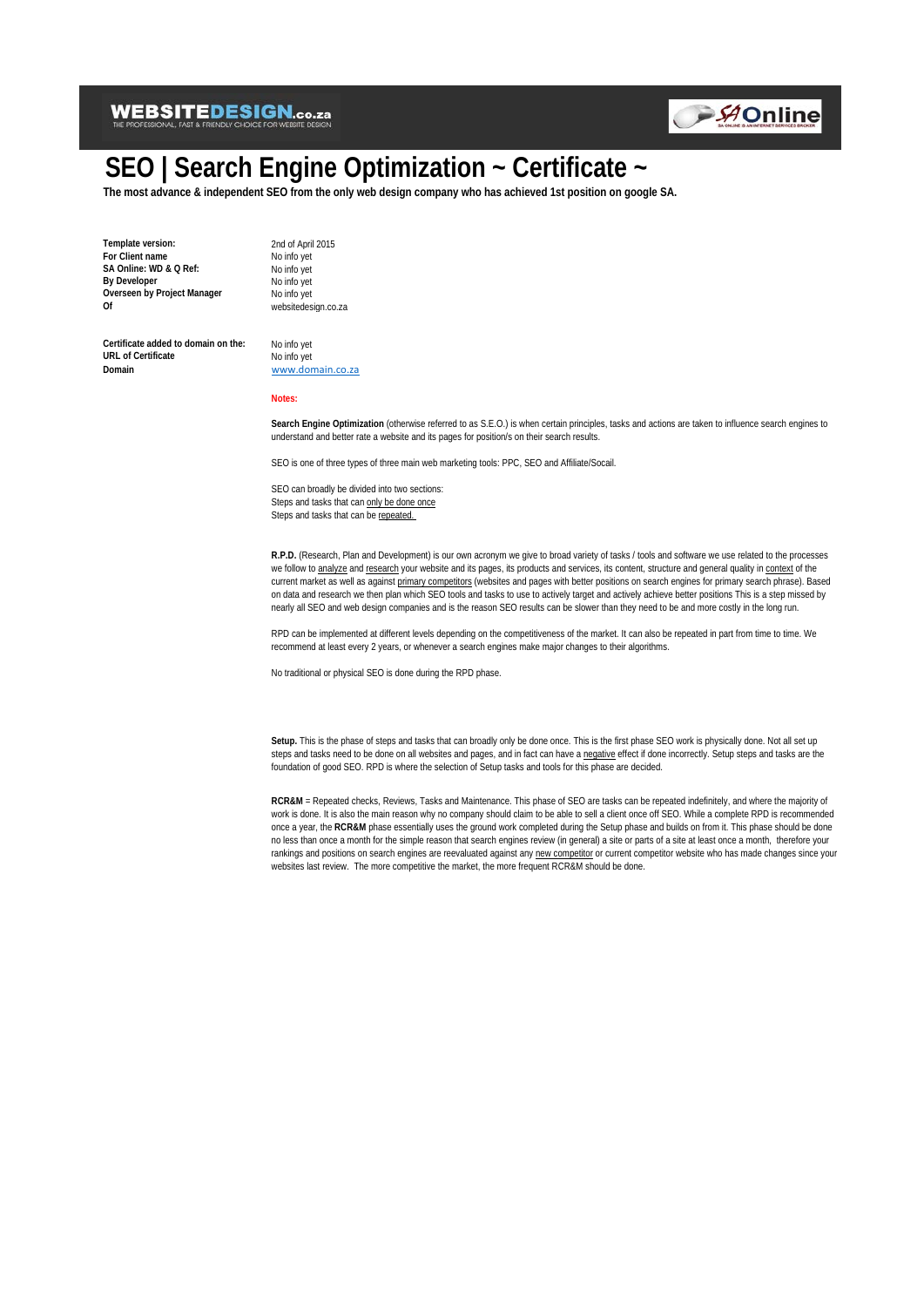

| Phase                 | Task / Description / Detail                                                                                                                                                                       | Notes   History                            | Completed   Date                                             |
|-----------------------|---------------------------------------------------------------------------------------------------------------------------------------------------------------------------------------------------|--------------------------------------------|--------------------------------------------------------------|
|                       | General consult and client brief.                                                                                                                                                                 |                                            |                                                              |
|                       |                                                                                                                                                                                                   |                                            |                                                              |
| R.P. D. - with Client | Summary of desired results and expectation on dates to achieve and a background overview on products / services / industry                                                                        |                                            |                                                              |
|                       | competitiveness / website status look and feel, function and SEO status. This is done via phone or meeting.                                                                                       |                                            |                                                              |
|                       |                                                                                                                                                                                                   |                                            |                                                              |
|                       |                                                                                                                                                                                                   |                                            |                                                              |
|                       | Assessment of own site                                                                                                                                                                            |                                            |                                                              |
|                       | Areas of products or services                                                                                                                                                                     |                                            | of vot dono. Highly Advisod                                  |
|                       | Primary products and services                                                                                                                                                                     |                                            | of vot dono. Highly Advisor                                  |
|                       | How many competitors feature for primary products and services 1st page of google natural (actual mention of product and service in                                                               |                                            | <b>Lliabhy Advisord</b>                                      |
|                       | Page count                                                                                                                                                                                        |                                            |                                                              |
|                       | Image count                                                                                                                                                                                       |                                            |                                                              |
|                       | Word content count                                                                                                                                                                                |                                            |                                                              |
|                       | Content vs media ratio                                                                                                                                                                            |                                            | it vet done. Highli                                          |
|                       | Functionality and navigation status                                                                                                                                                               |                                            | it vet done.                                                 |
|                       | Server reputation downtime<br>Server speed test                                                                                                                                                   |                                            | ot vet done.<br>lot yet done. Highly Advised                 |
| R.P.D.                | Domain quality                                                                                                                                                                                    |                                            | <b>Jot vet done Highly Advised</b>                           |
|                       | Status on file names, description & meta                                                                                                                                                          |                                            | Int vet done. Highly Advised                                 |
|                       | Social media status                                                                                                                                                                               |                                            | <b>Jot vet done Highly Advised</b>                           |
|                       | Current monthly unique visitors (if available from server) - or 3rd party estimated traffic checker                                                                                               |                                            | haziyha yidniH annh tay tol                                  |
|                       | Current bounce rate (if available)                                                                                                                                                                |                                            | of yot don                                                   |
|                       | Current time on site (if available)                                                                                                                                                               |                                            | ot vet done. Highly Advised<br>Highly Advisor<br>of yot done |
|                       | Amount of page views (if available)<br>Check site is responsive - https://www.google.com/webmasters/tools/mobile-friendly/                                                                        |                                            |                                                              |
|                       | Other notes:                                                                                                                                                                                      |                                            |                                                              |
|                       |                                                                                                                                                                                                   |                                            |                                                              |
|                       | This step can take up to 4 days to ensure data is generated and all steps executed                                                                                                                |                                            |                                                              |
|                       |                                                                                                                                                                                                   |                                            |                                                              |
|                       | Areas of products or services                                                                                                                                                                     |                                            |                                                              |
| R.P.D.                | Advance keyword assessment and implementations using Google Keyword Planner and Google Trend.                                                                                                     |                                            |                                                              |
|                       |                                                                                                                                                                                                   |                                            |                                                              |
|                       |                                                                                                                                                                                                   | "Primary Keyword" reports and suggestions: |                                                              |
|                       |                                                                                                                                                                                                   |                                            |                                                              |
|                       | Assessment of own primary competitor site                                                                                                                                                         |                                            |                                                              |
|                       |                                                                                                                                                                                                   |                                            |                                                              |
|                       | Areas of products or services:                                                                                                                                                                    |                                            | Not vet done. Highly Advised<br>of yet done. Highly Advised  |
|                       | Primary products and services:<br>Page count                                                                                                                                                      |                                            | ot vot done                                                  |
|                       | mage count:                                                                                                                                                                                       |                                            | t vet done. Highly                                           |
|                       | Word content count:                                                                                                                                                                               |                                            | lot yet done. Highly Advised.                                |
|                       | Content vs media ratio                                                                                                                                                                            |                                            | Vot yet done. Highly Advised.                                |
|                       | Functionality and navigation status:                                                                                                                                                              |                                            | lot vet done. Highly Advised                                 |
|                       | Server reputation downtime:                                                                                                                                                                       |                                            | Vot vet done. Highly Advised                                 |
|                       | Server speed test                                                                                                                                                                                 |                                            | lot yet done. Highly Advised                                 |
| R.P.D.                | Domain quality:                                                                                                                                                                                   |                                            | Not vet done. Highly Advised.                                |
|                       | Status on file names, description & meta:                                                                                                                                                         |                                            | lot vet done. Highly Advised                                 |
|                       | Social media status:                                                                                                                                                                              |                                            | lot yet done. Highly Advised                                 |
|                       | Current monthly unique visitors (if available from server) - or 3rd party estimated traffic checker:                                                                                              |                                            | lot yet done. Highly Advised                                 |
|                       | Check site is responsive - https://www.google.com/webmasters/tools/mobile-friendly/                                                                                                               |                                            | Not vet done. Highly Advised.                                |
|                       |                                                                                                                                                                                                   |                                            |                                                              |
|                       | Attempt to work out frequency of competitor updates on site, this will help us plan frequency of own SEO during RCR&M                                                                             |                                            | Vot vet done. Highly Advise                                  |
|                       |                                                                                                                                                                                                   |                                            |                                                              |
|                       | Other notes:                                                                                                                                                                                      |                                            |                                                              |
|                       |                                                                                                                                                                                                   |                                            |                                                              |
|                       | This step can take up to 2 days to ensure data is generated and all steps executed                                                                                                                |                                            |                                                              |
| R.P.D.                | Run a 3 party SEO error check for page titles, descriptions, meta and content                                                                                                                     |                                            | it yet done. Highly Advised                                  |
| R.P.D.                | Run a 3 party content originality check                                                                                                                                                           |                                            | ot vet done. Highly Advised                                  |
| R.P.D.                | Check number of incoming and outgoing links and their quality                                                                                                                                     |                                            | lot vet done. Highly Advised.                                |
| R.P.D.                | Check on design & function - ensuring a client can engage or access information                                                                                                                   |                                            | Not vet done. Highly Advised.                                |
| R.P.D.                | Check images and media have correct titles, dictiptions, file names and details                                                                                                                   |                                            | Not vet done. Highly Advised.                                |
| R.P.D.                | Check on sites GEO locations on primary search engines                                                                                                                                            |                                            | Not vet done. Highly Advised                                 |
| R.P.D.                | Check site accessibility: 404 errors, password- protected areas and other similar reasons                                                                                                         |                                            | Vot vet done. Highly Advised.                                |
|                       | Compare competitor vs Client own site status in context of all data and research. Send report back on Setup tasks to implement to create                                                          |                                            | Not yet done. Highly Advised.                                |
| R.P.D.                | better foundation that competitor site in Setup and RCR&M phases. Submit report and certificate to client for review and proceed with<br>secondary consult or SEO tasks if requested from Client. |                                            |                                                              |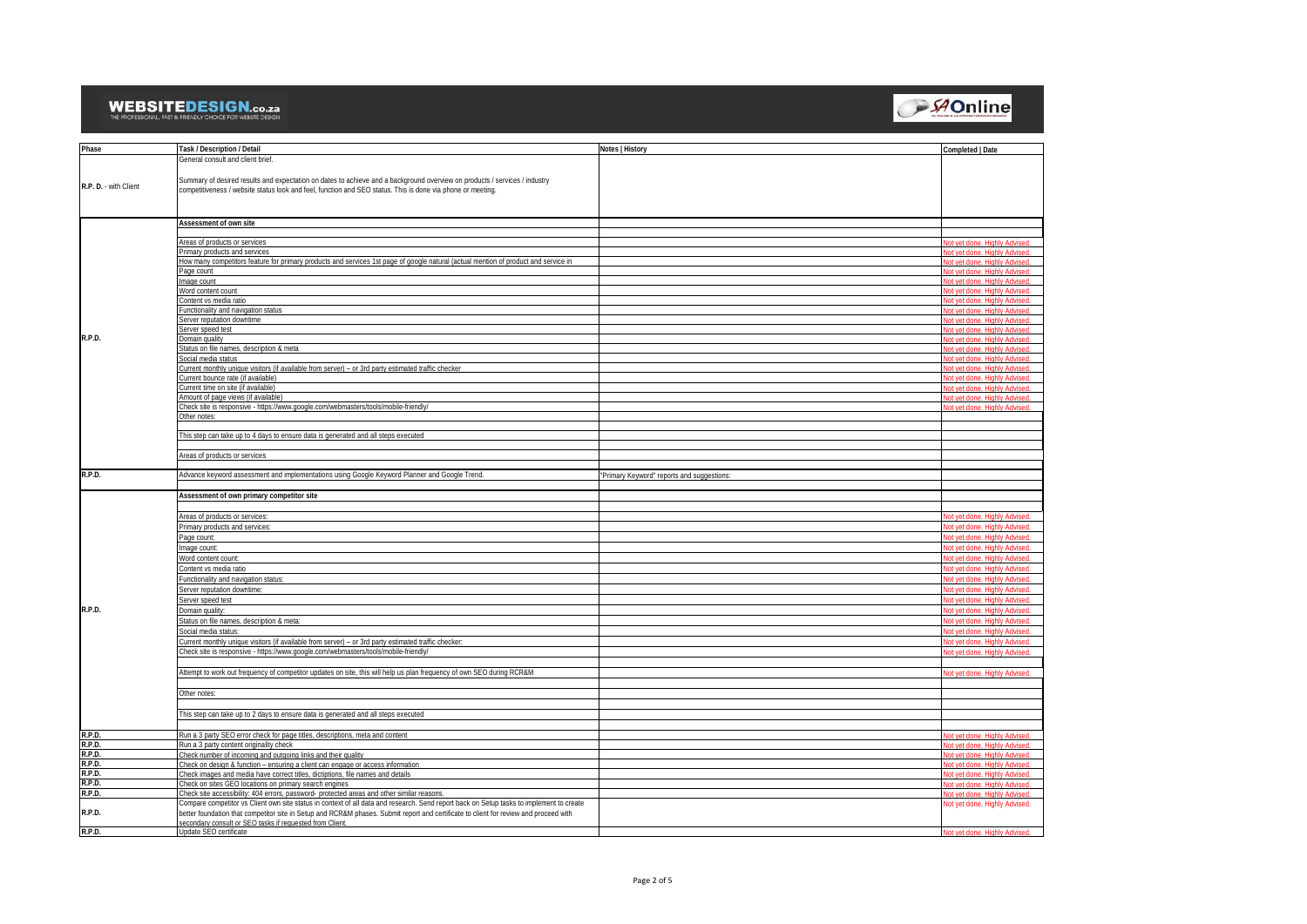

| Phase | Task / Description / Detail                                                                                                      | Notes   History | Completed   Date             | Developer | Project Manager Sign off Date | <b>Project Manager name</b> |
|-------|----------------------------------------------------------------------------------------------------------------------------------|-----------------|------------------------------|-----------|-------------------------------|-----------------------------|
|       |                                                                                                                                  |                 |                              |           |                               |                             |
| Setup | Correct / change domain                                                                                                          |                 | aziybA yldniH qanb tev ta    |           |                               |                             |
| Setup | Relocate site bosting based on requirements of clients                                                                           |                 | hepivhå vidniH agnh tav to   |           |                               |                             |
| Setup | Correct responsive issues - based on RPD - design element                                                                        |                 | in the Highly Advised        |           |                               |                             |
| Setup | Ensure file names include search phrases.                                                                                        |                 | at vet dane. Highly Advised  |           |                               |                             |
| Setup | Create more pages - based on RPD                                                                                                 |                 | aziyba yidniH anob tay to    |           |                               |                             |
| Setup | Correct page titles - based on RPD                                                                                               |                 | nt vet done. Highly Advised  |           |                               |                             |
| Setup | Correct download media speed if required by removing large images / media                                                        |                 | of vet done. Highly Adviser  |           |                               |                             |
| Setup | Correct page description - based on RPD                                                                                          |                 | aziyba yidniH anob tay to    |           |                               |                             |
| Setup | Correct / add more content - both text and images and media - based on RPD                                                       |                 | nt vet done. Highly Advised  |           |                               |                             |
| Setup | Correct / remove poor / duplicate / negative content - based on RPD                                                              |                 | of vet done. Highly Advised  |           |                               |                             |
| Setup | Correct / add images names and titles - based on RPD                                                                             |                 | aziybû yidniH anab tay ta    |           |                               |                             |
| Setup | Correct / add media - based on RPD                                                                                               |                 | of vet done. Highly Adviser  |           |                               |                             |
| Setup | Correct / add social media - based on RPD                                                                                        |                 | lot vet done. Highly Advised |           |                               |                             |
| Setup | Correct / add incoming links - based on RPD - Anchor text - reputation                                                           |                 | azivbA vidniH anob tev to    |           |                               |                             |
| Setup | Correct broken links - based on RPD                                                                                              |                 | of yet done. Highly Advised  |           |                               |                             |
| Setup | Correct / reduce outgoing links - based on RPD - Anchor text                                                                     |                 | nt vet done. Highly Advised  |           |                               |                             |
| Setup | Improve on structure and flow. Design and development element - based on RPD                                                     |                 | azivbA vidniH anob tev to    |           |                               |                             |
| Setup | Ensure forms are working and all contacts operations - ask client for confirmation and check actual fields                       |                 | lot vet done. Highly Advised |           |                               |                             |
| Setup | Add search engine GEO location information if reguired - based on RPD                                                            |                 | nt vet done. Highly Adviser  |           |                               |                             |
| Setup | Create internal site directory, back end of site, hidden page with 1 internal link to landing page                               |                 | ot vet done. Highly Advised  |           |                               |                             |
| Setup | Setup of Webmaster tools with Google Setup                                                                                       |                 | of vet done. Highly Adviser  |           |                               |                             |
| Setup | Setup Google analytics Registration                                                                                              |                 | azivbA vldniH annh tav tr    |           |                               |                             |
| Setup | Setup for Google Statistics to Track Visitor - explain to client how to assess                                                   |                 | of vet done. Highly Advised  |           |                               |                             |
| Setup | Setup Monthly Reporting for Client for next 12 months - explain to client how to review                                          |                 | azivbA vldniH, annh tav tr   |           |                               |                             |
| Setup | Add Robots txt File                                                                                                              |                 | hezivhA vldniH egoh tev to   |           |                               |                             |
| Setup | Add Favicon added to website                                                                                                     |                 | at vet done. Highly Adviser  |           |                               |                             |
| Setup | Google Site Map Added and linked to Webmaster Tools / XML sitemap                                                                |                 | of vet done. Highly Advised  |           |                               |                             |
| Setup | Submission of Website to Main Search Engines, (Yahoo   Bing   Google)                                                            |                 | t vot done. Highly Adviser   |           |                               |                             |
| Setup | Google Maps Listing Added for the Business if core business is location specific                                                 |                 | at vet done. Highly Advised  |           |                               |                             |
| Setup | Custom Google Search Engine Added to inner pages - hidden                                                                        |                 | ezivbA vidniH anob tav to    |           |                               |                             |
| Setup | Created internal website 3rd party directory page                                                                                |                 | azivbA vldniH annh tav tr    |           |                               |                             |
| Setup | Add social media platforms basic, facebook, twitter and google +, If no Social Media suggest to client our Social Media packages |                 | in the Highly Adviser        |           |                               |                             |
| Setup | Set preferred domain view in Google Webmaster tools - www or non www                                                             |                 | at vet done. Highly Advised  |           |                               |                             |
| Setup | Improve on hierarchy for site navigation. (1-3 tiers only) - moving main files to index page                                     |                 | azivbA vidniH anob tev to    |           |                               |                             |
| Setup | If CMS system - intergrate the required plugin - example Wordpress - SEO Yoast                                                   |                 | hezivhA vldniH annh tev to   |           |                               |                             |
| Setup | Ensure any redirects are in order (301 and 302)                                                                                  |                 | azivbA vldniH anob tev to    |           |                               |                             |
| Setup | Keywords in headings ( <h1>, <h2>, tags) : Very important</h2></h1>                                                              |                 | of yet done. Highly Advised  |           |                               |                             |
| Setup | Correct keyword density based on RPD                                                                                             |                 | of vet done. Highly Adviser  |           |                               |                             |
| Setup | Keyword stemming: Applicable to non-English language pages. Check and action if required.                                        |                 | hopivhå vidniH, annh tav to  |           |                               |                             |
| Setup | Remove Cloaking                                                                                                                  |                 | in the Highly Adviser        |           |                               |                             |
| Setup | Remove hidden text                                                                                                               |                 | nt vet done. Highly Advised  |           |                               |                             |
| Setup | Remove I frames                                                                                                                  |                 | at yot dono. Highly Advisor  |           |                               |                             |
| Setup | Check and correct complex code such as Java, etc.                                                                                |                 | of vet done. Highly Advised  |           |                               |                             |
| Setup | Correct Keyword stuffing                                                                                                         |                 | nt vet done. Highly Advised  |           |                               |                             |
| Setup | If e-comm or site with sensitive data secure domain                                                                              |                 | aziyah yidniH agah tay te    |           |                               |                             |
| Setup | Undate SEO certificate                                                                                                           |                 | of vet done. Highly Advised  |           |                               |                             |
|       |                                                                                                                                  |                 | ot vet done. Highly Advised  |           |                               |                             |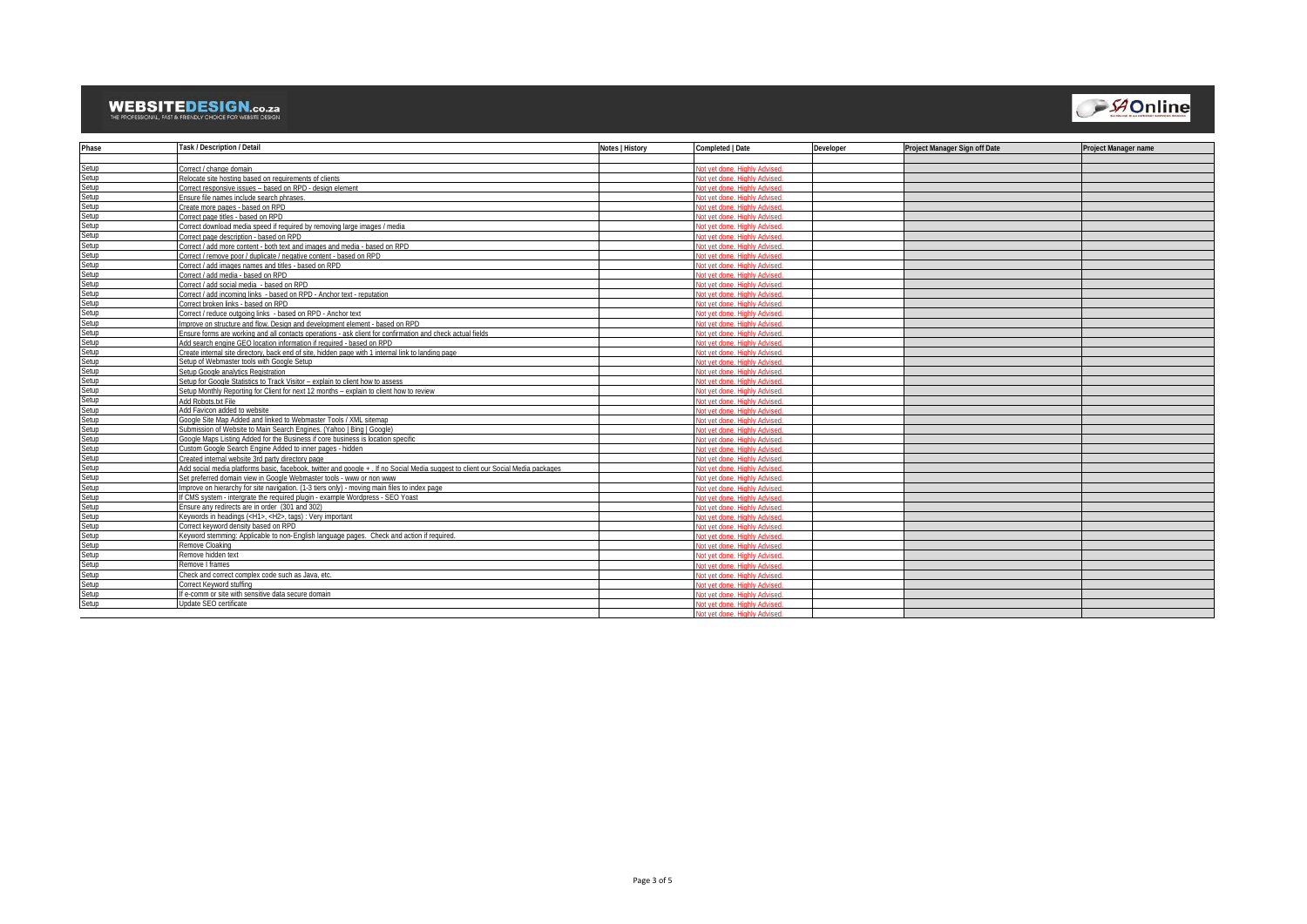**AOnline** 

| Phase                     | Task / Description / Detail                                              | Notes   History | Developer | Date last actioned            | URLs worked on | Project Manager random check date | Project Manager name |
|---------------------------|--------------------------------------------------------------------------|-----------------|-----------|-------------------------------|----------------|-----------------------------------|----------------------|
|                           |                                                                          |                 |           |                               |                |                                   |                      |
|                           |                                                                          |                 |           |                               |                |                                   |                      |
|                           | Review server traffic stats                                              |                 |           | lot vet done. Highly Advised  |                |                                   |                      |
| RCR&M<br>RCR&M            | Review google reports and stats                                          |                 |           | Not vet done. Highly Advised  |                |                                   |                      |
| <b>RCR&amp;M</b><br>RCR&M | Do a primary search phrase real time test on google ( Pages Keyword tab) |                 |           | Not vet done. Highly Advised  |                |                                   |                      |
|                           | Check server down time                                                   |                 |           | Not vet done. Highly Advised  |                |                                   |                      |
| <b>RCR&amp;M</b><br>RCR&M | Refresh Page tiles                                                       |                 |           | Not vet done. Highly Advised  |                |                                   |                      |
|                           | Refresh Page descriptions                                                |                 |           | Not vet done. Highly Advised  |                |                                   |                      |
| <b>RCR&amp;M</b><br>RCR&M | Refresh Page meta                                                        |                 |           | Not yet done. Highly Advised  |                |                                   |                      |
|                           | Refresh content                                                          |                 |           | Not yet done. Highly Advised  |                |                                   |                      |
| <b>RCR&amp;M</b><br>RCR&M | Refresh images                                                           |                 |           | Not vet done. Highly Advised  |                |                                   |                      |
|                           | Refresh media and check media                                            |                 |           | Not vet done. Highly Advised. |                |                                   |                      |
| <b>RCR&amp;M</b>          | Remove backlinks with low performance or older than 2 years              |                 |           | Not vet done. Highly Adviser  |                |                                   |                      |
| <b>RCR&amp;M</b><br>RCR&M | Add extra content                                                        |                 |           | Not vet done. Highly Advised  |                |                                   |                      |
|                           | Add extra images                                                         |                 |           | Not vet done. Highly Advised. |                |                                   |                      |
| RCR&M<br>RCR&M            | Add extra media                                                          |                 |           | Not yet done Highly Advised   |                |                                   |                      |
|                           | Add extra pages                                                          |                 |           | Not vet done. Highly Advised. |                |                                   |                      |
| RCR&M<br>RCR&M<br>RCR&M   | Add site to industry related search engines to increase incoming links   |                 |           | Not vet done. Highly Advised  |                |                                   |                      |
|                           | Update site map                                                          |                 |           | Not vet done. Highly Advised  |                |                                   |                      |
|                           | Check 3rd Party Software and action                                      |                 |           | Not vet done. Highly Adviser  |                |                                   |                      |
| <b>RCR&amp;M</b>          | Correct reported errors                                                  |                 |           | Not vet done. Highly Advised  |                |                                   |                      |
| <b>RCR&amp;M</b>          | Check forms and contacts                                                 |                 |           | Not vet done. Highly Advised  |                |                                   |                      |
| <b>RCR&amp;M</b>          | Check social media links are working                                     |                 |           | Not vet done. Highly Advised  |                |                                   |                      |
| <b>RCR&amp;M</b>          | Speed check                                                              |                 |           | Not vet done. Highly Advised  |                |                                   |                      |
| <b>RCR&amp;M</b>          | Send copy of RCR&M to Client and PM                                      |                 |           | Not vet done. Highly Advised. |                |                                   |                      |
| <b>RCR&amp;M</b>          | Update SEO certificate                                                   |                 |           | Not vet done. Highly Advised. |                |                                   |                      |